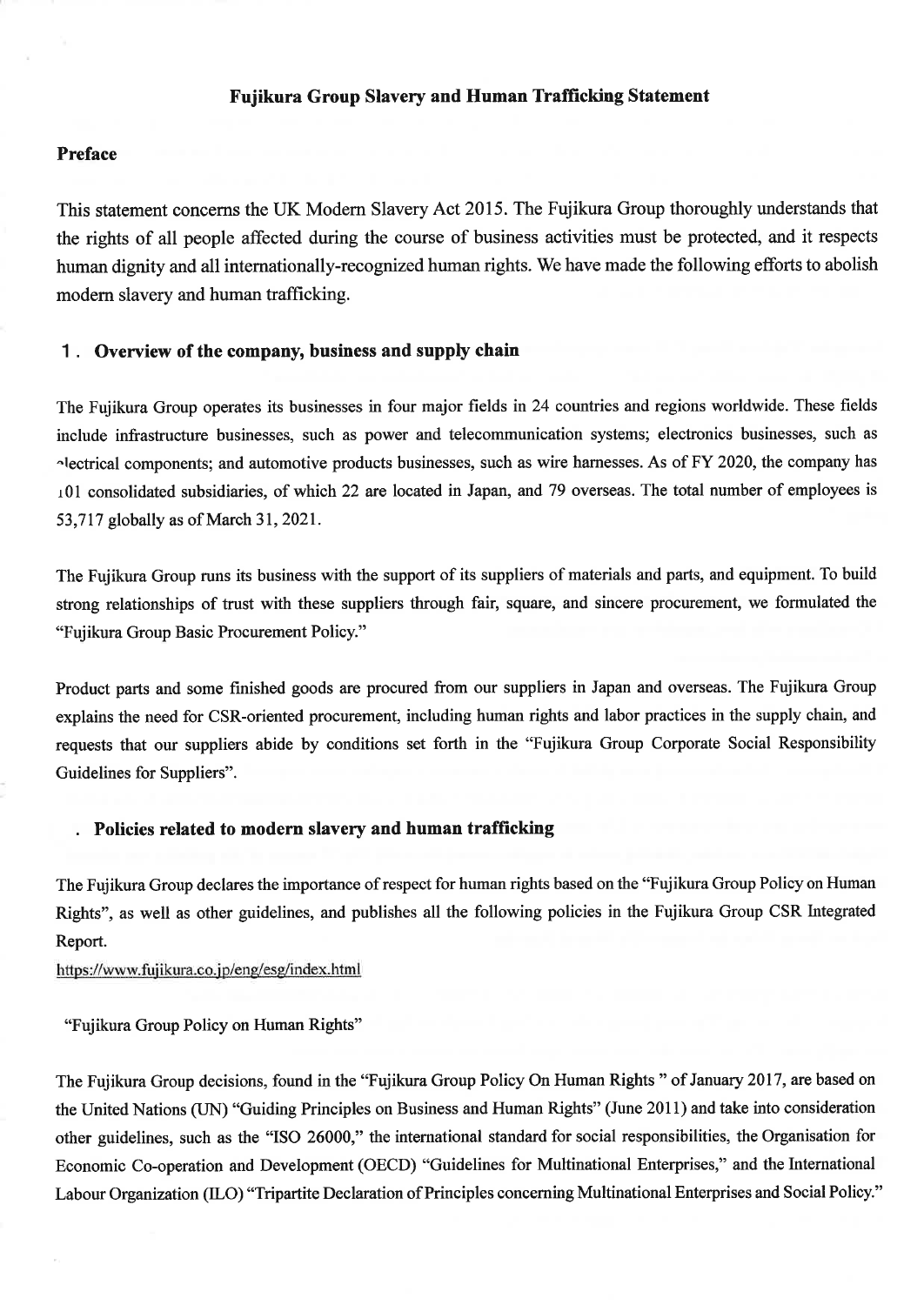### "Fujikura Group Code of Conduct"

In line with the basic principles set forth in the "Fujikura Group Code of Conduct," the Fujikura Group guarantees all employees worldwide occupational safety and health, as well as a work environment based on ethical standards, including respect for human rights and elimination of discrimination. The Group also provides fair and equitable management consistent with the International Labour Organization (ILO) conventions, with due consideration to laws, regulations and standards, such as the labor act, and the safety and health act, as well as socially accepted notions.

"Fujikura Group CSR Activity Guidelines"

Among the "Fujikura Group CSR Activity Guideline" concerning "human rights," (14) states, "we respect the rights of all people and never allow human rights violation, including forced labor and child labor."

"Fujikura Group Basic Procurement Policy"

The Fujikura Group conducts CSR-oriented procurement globally based on the "Fujikura Group Basic Procurement" Policy."

- 1. Fair and level trade
- 2. Collaborative relationship with suppliers based on mutual trust
- 3. Compliance with laws, regulations and social norms
- 4. Environmental preservation

Fujikura Group Corporate Social Responsibility Guidelines for Suppliers"

With corporate activities becoming more global in nature, a company's corporate social responsibilities are being called into question not only for itself but its entire supply chain. We created Fujikura Group CSR Procurement Guidelines for the further understanding and implementation of CSR procurement by suppliers. These guidelines are made available in Japanese English and Chinese versions, enabling access to suppliers around the world. The 5<sup>th</sup> version of this guideline was released on August, 2021.

Fujikura Group Policy for Responsible Mineral Sourcing

In May, 2019, Fujikura Group established "Fujikura Group Policy for Responsible Mineral Sourcing".

In August, 2011, we set "Fujikura Group Policy for Non-Use of Conflict Minerals" in order to improve transparency in our supply chain. The revision this time is to respond to recent changes in social trend.

Regarding mineral procurement in conflict-affected and high-risk areas/countries, we recognize any risks and illegal acts including regional human right violations and labor problems as significant social issues, and promote responsible mineral sourcing in our entire supply chain.

We continue to strengthen our engagement in responsible mineral procurement through various measures including information sharing with our partners and affiliated companies. We would like to ask for our partners' understanding of our policy and cooperation to realize responsible mineral procurement.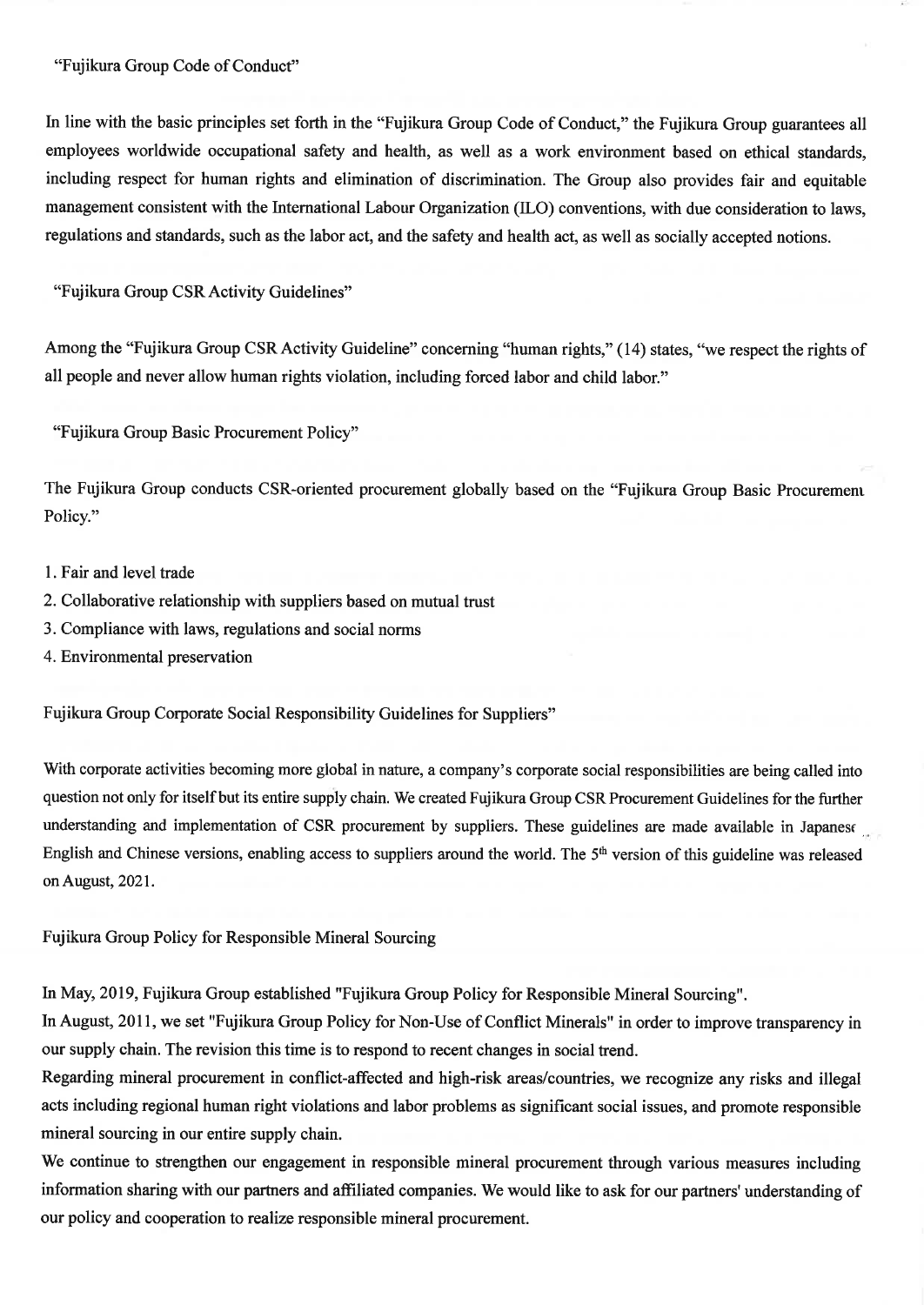## "United Nations Global Compact (UNGC)"

Fujikura expressed its support for the "United Nations Global Compact (UNGC)," the universal international principles concerning "human rights," "labor," "environment," and "anti-corruption," proposed by the United Nations, and has been involved in related activities since September 3, 2013. Among the 10 principles, we believe "human rights" are the most important and universal concept, and that human rights are equally given to all people.

# 3. Due diligence

The Fujikura Group uses international guidance on human rights, surveys from customers, and questionnaires from ESG rating institutions to establish human rights risks that could materialize through business activities and carefully examine them on a regular basis. And we regularly conduct a supply chain management questionnaire survey targeting major suppliers. The questionnaire includes a range of CSR procurement-related questions, such as those on consideration of human rights. The answers are evaluated by Fujikura Ltd. and the evaluation results are fed back to ine suppliers to foster information-sharing between the Fujikura Group and each supplier.

The Fujikura Group has requested our suppliers to abide by the Fujikura Group Corporate Social Responsibility Guidelines for Suppliers," and will conduct periodic compliance audits to assess risks for participation in modern slavery and human trafficking.

#### 4. Risk assessment and risk management

The Fujikura Group holds a "Fujikura Group Partners' Meeting" annually, and conducts CSR-oriented procurement across the supply chain, gaining understanding and cooperation from suppliers.

We also hold Partners' Meetings in China (Shanghai) and Thailand (Bangkok) to further globalize our supply chain ivities.

We summarize and analyze responses obtained through periodic partners' meetings and questionnaire surveys, and continue to manage supply chain risks for human rights violations.

## 5. Measurement by appropriate indicators and effectiveness

We will continue making efforts to gauge the performance of our suppliers' risks for participation in modern slavery and human trafficking based on data obtained from our annual "Fujikura Group Partners' Meeting" and periodic "supply chain management questionnaire surveys."

## 6. Training

We provide explanations about the risks of participation in modern slavery and human trafficking to our suppliers at our annual "Fujikura Group Partners' Meeting," and will continue working to ensure broader awareness and further